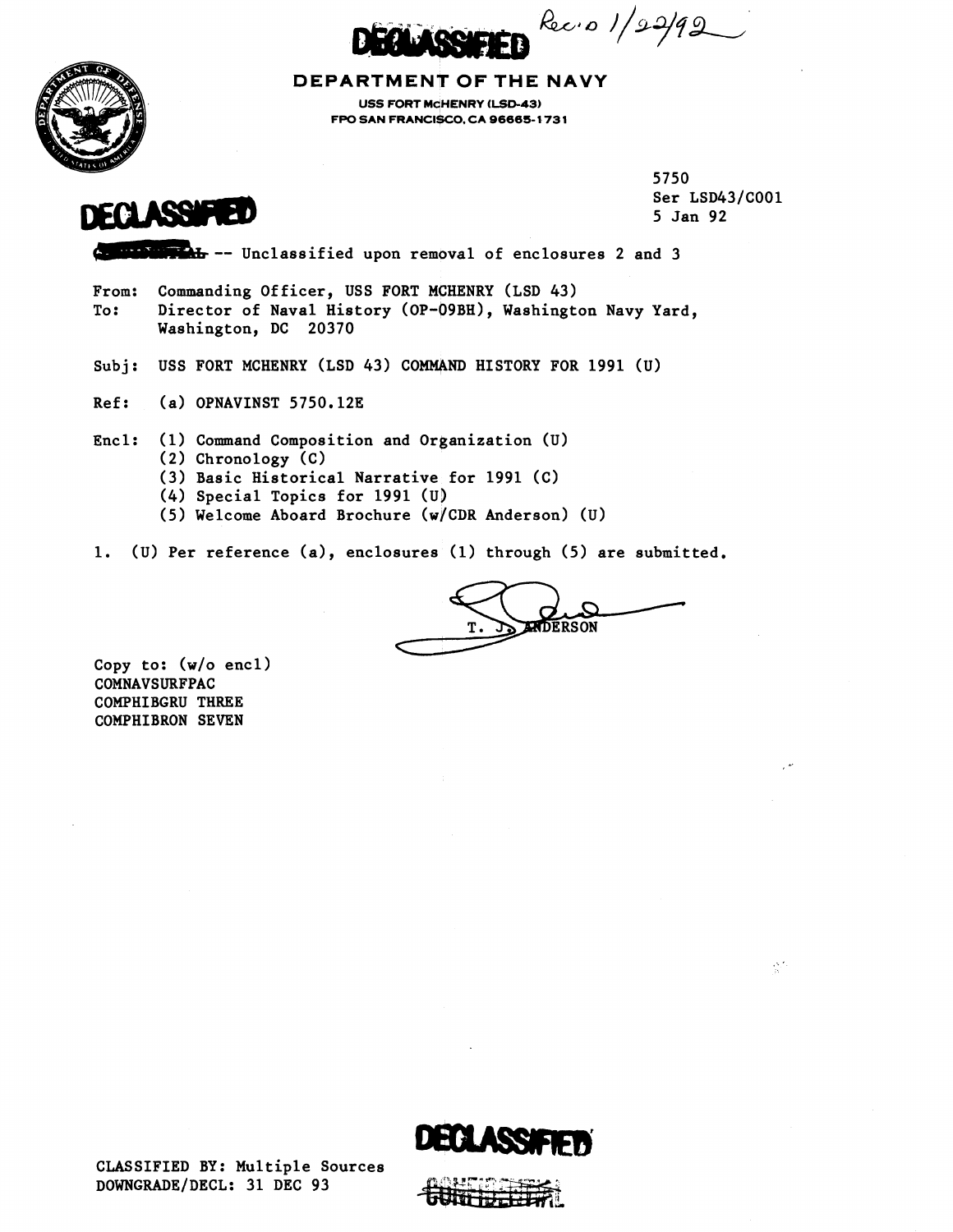#### **COMMAND COMPOSITION AND ORGANIZATION**

1. **HISSIOH.** FORT MCHENRY's mission is to transport United States Marines with their combat equipment to designated areas around the world, and then to launch and support assault landing craft and helicopters during amphibious operations against hostile shores. FORT MCHENRY carries the Landing Craft Air Cushion (LCAC). The LCAC is an assault hovercraft with the ability to exceed 40 knots while carrying a 60-ton payload, Using this craft, FORT MCHENRY forces are able to carry out an amphibious assault against a wider range of beaches.

FORT MCHENRY accomplishes her mission through the use of a well deck which is flooded to embark and launch assault craft. After leaving the ship, the assault craft are directed towards the shore by the ship's Combat Information Center.

To provide continuing support to the assault force, FORT MCHENRY is equipped with up-to-date communications and combat systems, 20-ton and 60-ton cranes, expanded repair facilities, tWo helicopter landing areas, complete medical and dental facilities, and an automated computer-based supply system.

### 2. ORGANIZATION STRUCTURE

COMNAVSURFPAC SAN DIEGO CA

COMPHIBGRU THREE

COMPHIBEON SEVEN

### USS FORT MCHENRY (LSD 43)

3. **COHMAHDIBG OFFICER:** Commander Thomas **J.** Anderson

**4. HOWgPORT:** San Diego, California.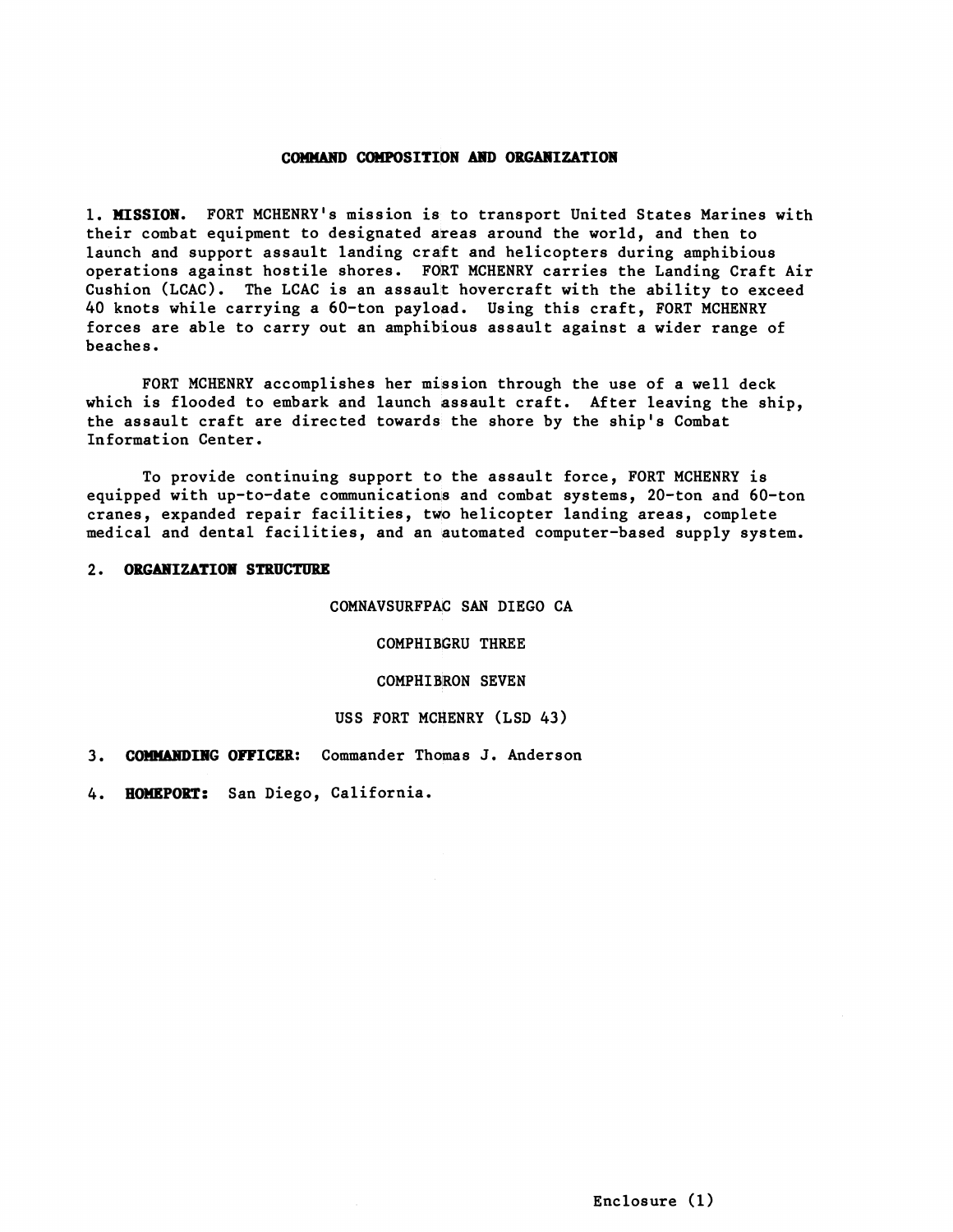

# DECLASSIFIED

### BASIC HISTORICAL NARRATIVE

USS FORT MCHENRY entered 1991 Anchored at Singapore

| $01 - 05$ Jan | FORT MCHENRY spent 5 days anchored in Singapore<br>man-of-war anchorage for port visit.                                                                                                               |
|---------------|-------------------------------------------------------------------------------------------------------------------------------------------------------------------------------------------------------|
| 06 Jan        | FORT MCHENRY got underway enroute the North Arabian<br>Sea in company with other PHIBRON FIVE ships.                                                                                                  |
| $07 - 15$ Jan | FORT MCHENRY joined with COMPHIBGRU THREE ships<br>enroute the North Arabian Sea. (Total 18 ships)                                                                                                    |
| $16 - 17$ Jan | FORT MCHENRY transited the Straits of Hormuz in<br>company with other PHIBRON FIVE ships, USS KANSAS<br>CITY, FS JEAN DENIEVE, and HMCS TERRA NOVA.<br>Set<br>DEFCON 1 on 17 Jan. Desert Storm began. |
| $18 - 20$ Jan | FORT MCHENRY anchored in Southern Arabian Gulf CLF box<br>with other PHIBRON FIVE ships.                                                                                                              |
| $21-22$ Jan   | FORT MCHENRY underway from anchorage for replenishment<br>with HMCS OLVA on 22 Jan with other PHIBRON FIVE<br>ships.                                                                                  |
| 23 Jan        | FORT MCHENRY anchored in Southern Arabian Gulf CLF box<br>with other PHIBRON FIVE ships.                                                                                                              |
| 24 Jan        | FORT MCHENRY underway from anchorage enroute North<br>Arabian Gulf for Special Operations off Kuwait with<br>USS OGDEN and USS OKINAWA. Mission scrubbed while<br>enroute.                            |
| $25 - 30$ Jan | FORT MCHENRY anchored in Southern Arabian Gulf CLF<br>box with other PHIBRON FIVE ships.                                                                                                              |
| 31 Jan-01 Feb | FORT MCHENRY underway from anchorage enroute Central<br>Arabian Gulf to transfer Hellfire missiles to USS<br>TRIPOLI. Refueled from HMCS PROTECTEUR on 01 Feb.                                        |
| $02 - 04$ Feb | FORT MCHENRY anchored Southern Arabian Gulf CLF box<br>with other PHIBRON FIVE ships.                                                                                                                 |
| 05 Feb        | FORT MCHENRY underway for operations in Southern<br>Arabian Gulf with other PHIBRON FIVE ships.                                                                                                       |
| $06 - 07$ Feb | FORT MCHENRY anchored in Southern Arabian Gulf<br>Gator box with 40 other amphibious ships.                                                                                                           |
| $08 - 09$ Feb | FORT MCHENRY underway enroute United Arab Emirates<br>training area in company with elements of PHIBGRU<br>TWO, PHIBGRU THREE and PHIBRON FIVE ships.                                                 |



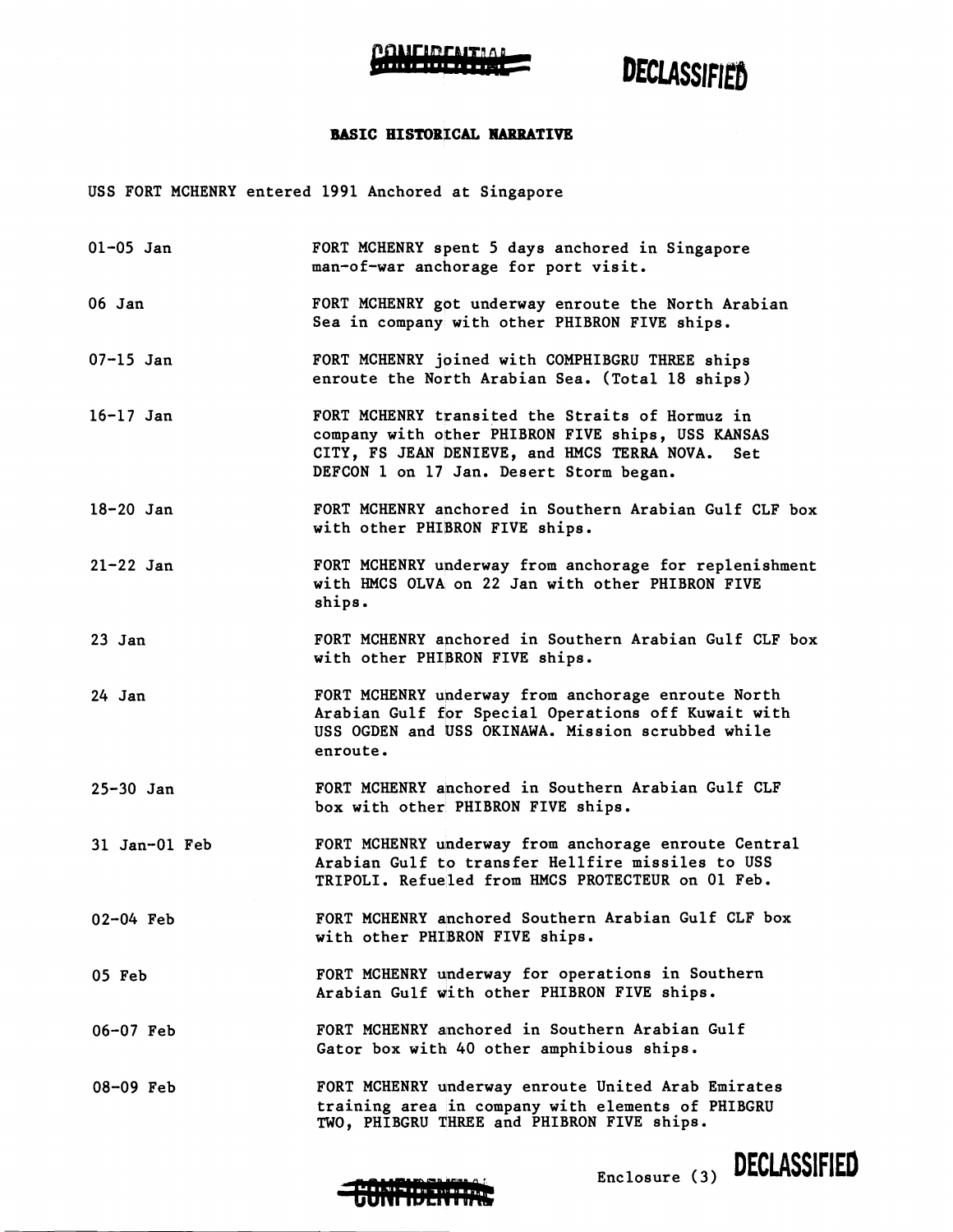### **DECLASSIFIED**

- 10-15 Feb 16-17 Feb FORT MCHENRY participating in amphibious rehersal in **AL HAMRA,** UAE training area in company with elements of PHIBGRU TWO, PHIBGRU THREE, and PHIBRON FIVE ships. FORT MCHENRY underway enroute Central Arabian Gulf ATF
- box in company with elements of PHIBGRU TWO, PHIBGRU THREE and PHIBRON FIVE ships (Total 9 ships). Refueled with USNS W.S. DIEHL 16 Feb. Received stores from USS SAN JOSE 17 Feb.
- 18 Feb FORT MCHENRY operated in Central Arabian Gulf ATF box.
- 19-27 Feb FORT MCHENRY qperated in North Arabian Gulf ATF holding area in company with elements of ATF Raid Force (Total  $9 \text{ ships}$ ).
- 28 Feb FORT MCHENRY remained in North Arabian Gulf ATF holding area in company with USS OKINAWA and USS OGDEN .
- 01 Mar FORT MCHENRY transited to PT All in North Arabian Gulf with USS OKINAWA and USS OGDEN.
- 02-04 Mar FORT MCHENRY transited mine swept channel enroute FAYLAKA Island to participate in EPW extraction on 03 Mar with USS OKINAWA and USS OGDEN.
- 05-06 Mar FORT MCHENRY enroute Southern Arabian Gulf.
- 07-10 Mar FORT MCHENRY operated in Southern Arabian Gulf with USS CAYUGA and USS DURHAM.
- 11 Mar FORT MCHENRY transited Straits of Hormuz in company with other PHIDRON FIVE ships.
- 12-24 Mar FORT MCHENRY transited back to Subic Bay, RP in company with other PHIBRON FIVE ships for return to San Diego.
- 25-27 Mar FORT MCHENRY spent 3 days in an upkeep and maintenance period while moored to Rivera Pier, Subic Bay, RP.
- 28 Mar-15 Apr FORT MCHENRY transited to Camp Pendleton in company with other PHIBRON FIVE ships.
- 16 Apr FORT MCHENRY offloaded troops and equipment while anchored off Camp Pendleton.
- 17 Apr-16 May FORT MCHENRY spent 4 weeks moored to Pier 13, Naval Station, San Diego, CA in a Post-Deployment leave and upkeep period.
- 17 May-02 Jun FORT MCHENRY spent 17 days moored to Pier 13, Naval Station, San Diego, CA.





Enclosure (3)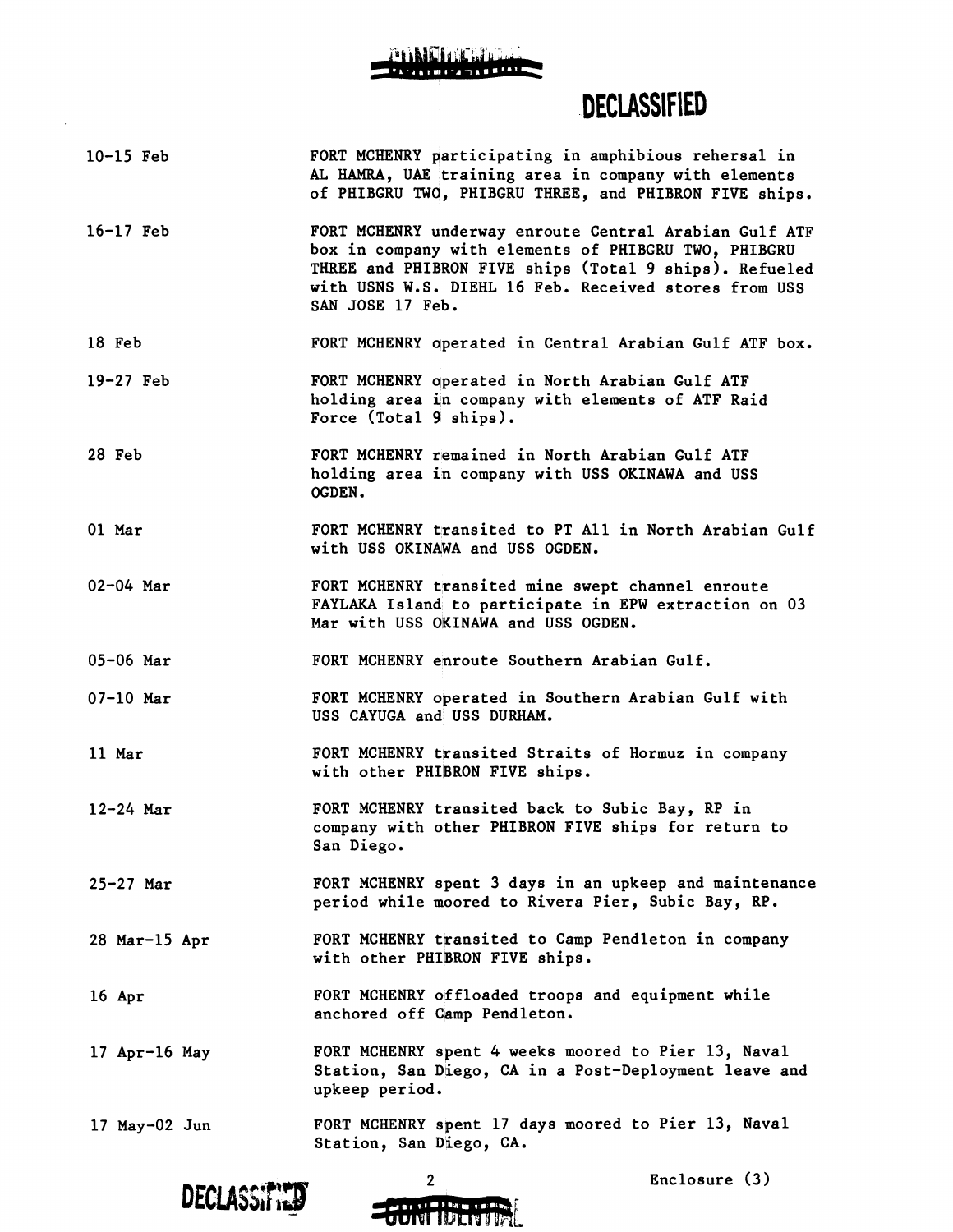

## **DECLASSIFIED**

- 03 Jun-05 Aug FORT MCHENRY \$pent 9 weeks moored to Southwest Marine Repair Facility, San Diego, CA for a Phased Maintenance Availability.
- 06-07 Aug FORT MCHENRY got underway to conduct Post-availability Sea Trials.
- 08 Aug-03 Sep FORT MCHENRY spent 25 days moored to Pier 10, Naval Station, San Diego, CA.
- 04-05 Sep FORT MCHENRY got underway to conduct Individual Ship Exercises, ECC drills in the SOCAL OPAREA.
- 06-15 Sep FORT MCHENRY \$pent 10 days moored to Pier 10, Naval Station, San Diego, CA.
- 16-19 Sep FORT MCHENRY got underway to conduct Individual Ship Exercises, ECC drills in SOCAL OPAREA.
- 20 Sep-06 Oct FORT MCHENRY \$pent 17 days moored to Pier 11, Naval Station, San biego for Command Inspection 30 Sep-04 Oct.
- 07-11 Oct FORT MCHENRY got underway for Individual Ship Exercises, ECC drills in SOCAL OPAREA.
- 12-21 Oct FORT MCHENRY \$pent 10 days moored to Pier 10, Naval Station, San Diego, CA.
- 22-24 Oct FORT MCHENRY passed the Operational Propulsion Plant Examination.
- 25 Oct-03 Nov FORT MCHENRY spent 10 days moored to Pier 10, Naval Station, San Diego, CA.
- 04-08 Nov FORT MCHENRY got underway to conduct Fleet Training Group Training Assist in SOCAL OPAREA.
- 09-11 Nov FORT MCHENRY spent 3 days moored to Pier 10, Naval Station, San Diego, CA.
- 12-16 Nov FORT MCHENRY got underway to conduct Amphibious Refresher Training in vicinity of Camp Pendleton.
- 17 Nov FORT MCHENRY spent 1 day moored to Pier 10, Naval Station, San Diego, CA.
- 18-26 Nov FORT MCHENRY got underway to participate in exercise KERNEL USHER 92-1 with other PHIBRON FIVE ships.
- 27 Nov-05 Dec FORT MCHENRY spent **9** days moored to Pier 10, Naval Station, San Diego, CA.
- 06-31 Dec FORT MCHENRY \$pent 26 days moored to Pier 10, Naval Station, San Diego, CA for Pre-deployment leave and upkeep period.